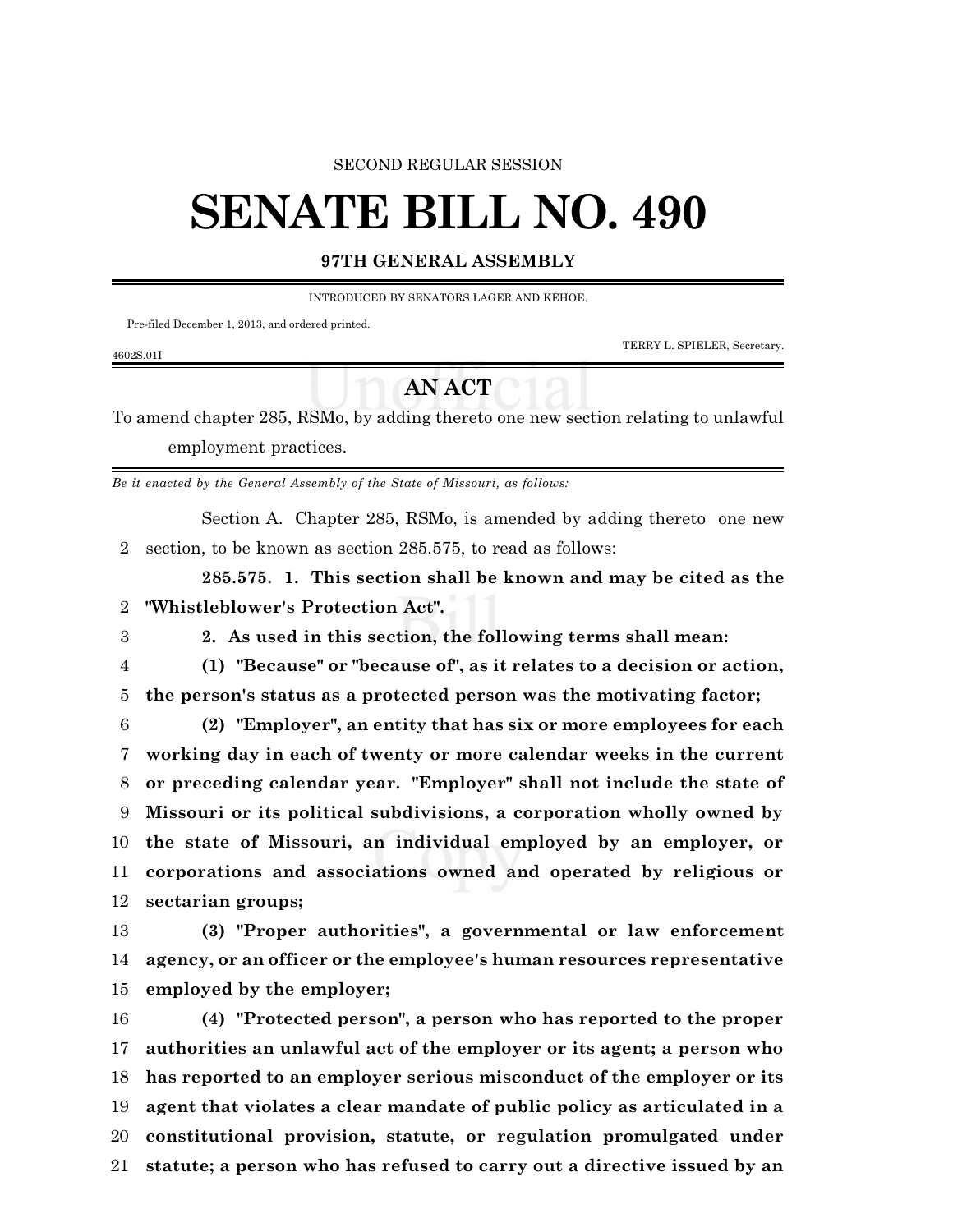**employer or its agent that if completed would be a serious violation of the law; or a person who has engaged in conduct otherwise protected by statute or regulation, where the statute or regulation does not provide for a private right of action. A person is not a "protected person" where:**

 **(a) The person is exempt from overtime compensation under the Fair Labor Standards Act or is a supervisory, managerial, or executive employee or an officer of the employer; and**

 **(b) The unlawful act or serious misconduct reported concerns matters upon which the person is employed to report or provide professional opinion.**

 **3. This section is intended to codify the existing common law exceptions to the at-will employment doctrine, and to limit their future expansion by the courts. This section shall provide the exclusive remedy for any and all unlawful employment practices articulated herein and hereby abrogates any common law causes of action to the contrary.**

 **4. It shall be an unlawful employment practice for an employer to discharge or retaliate against an individual defined as a protected person in this section, because of that person's status as a protected person.**

 **5. A protected person aggrieved by a violation of this section shall have a private right of action for actual damages for violations of this section, but not for punitive damages. However, if a private right of action for damages exists under another statutory or regulatory scheme, whether under state or federal law, no private right of action shall exist under this statute.**

 **6. Any party to any action initiated under this section may demand a trial by jury.**

 **7. A protected person aggrieved by a violation of this section shall have a private right of action which may be filed in a court of competent jurisdiction. The only remedies available in such an action shall be:**

**(1) Backpay;**

 **(2) Reimbursement of medical bills incurred in treatment of mental anguish; and**

**(3) If a protected person proves, by clear and convincing**